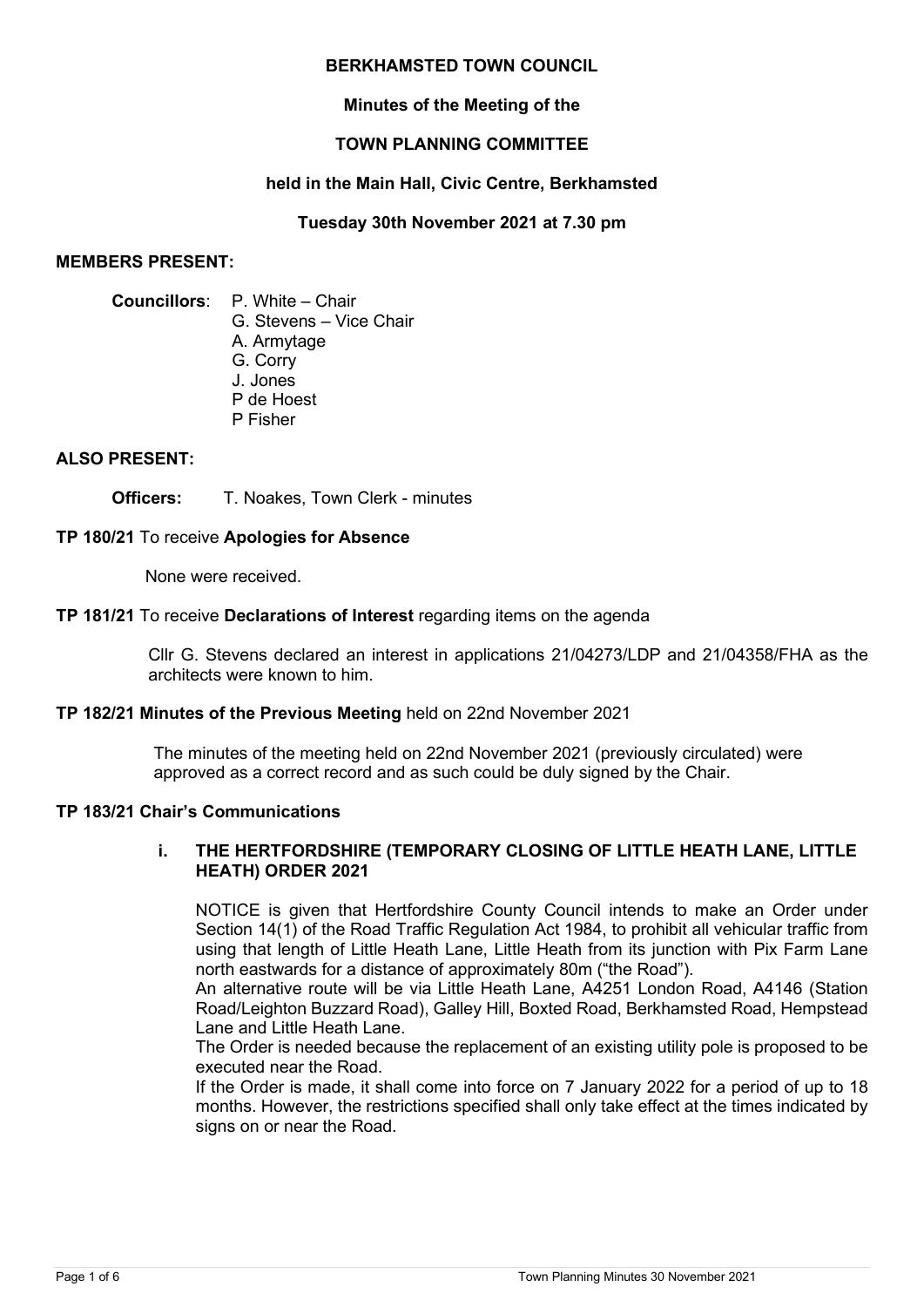#### **ii. THE HERTFORDSHIRE (TEMPORARY CLOSING OF SWING GATE LANE, BERKHAMSTED) ORDER 2022**

NOTICE is given that Hertfordshire County Council intends to make an Order under Section 14(1) of the Road Traffic Regulation Act 1984, to prohibit all vehicular traffic from using that length of Swing Gate Lane, Berkhamsted from its junction with Chestnut Drive north westwards to its junction with St Margarets Close, a distance of approximately 157m ("the Road"), except for access.

An alternative route will be via Chestnut Drive, Hazel Road, Woodlands Avenue and Swing Gate Lane.

The Order is needed because utility service works are proposed to be executed on or near the Road.

If the Order is made, it shall come into force on 12 January 2022 for a period of up to 18 months. However, the restrictions specified shall only take effect at the times indicated by signs on or near the Road.

# **iii. THE HERTFORDSHIRE (TEMPORARY CLOSING OF RAVENS LANE, BERKHAMSTED) ORDER 2021**

NOTICE is given that Hertfordshire County Council intends to make an Order under Section 14(1) of the Road Traffic Regulation Act 1984, to prohibit all vehicular traffic from using that length of Ravens Lane, Berkhamsted from its junction with A4251 High Street north eastwards to its junction with Gravel Path, a distance of approximately 168m ("the Road").

An alternative route will be via A4251 (High Street/Gossoms End/High Street), B4506 (New Road/Ringshall Road), Nettleden Road North, Nettleden Road and Gravel Path.

The Order is needed because the replacement of an existing utility pole is proposed to be executed near the Road.

If the Order is made, it shall come into force on 10 January 2022 for a period of up to 18 months. However, the restrictions specified shall only take effect at the times indicated by signs on or near the Road.

## **1. Tree Preservation Orders**

There were none received.

## **TP 184/21 Licensing Applications**

The Committee **noted** the following Pavement Licence that had been received:

i. Black Goo (Berkhamsted) Ltd (Home & Colonial), 134 High Street

The Committee **discussed** the following Premises Licence:

ii. Spirit Pub Company (Leased) Limited (The Old Mill), London Road

The Committee agreed that it had **no objection** to this licence.

## **TP 185/21 Multi Storey Car Park Update**

The committee was informed of a plan to hold a meeting between Dacorum Borough Council ("DBC") and BTC Parking Forum to discuss the placement of the EV points in the multi storey car park.

#### **TP 186/21 Public Participation**

To suspend Standing Orders to invite **public participation** on items on the agenda.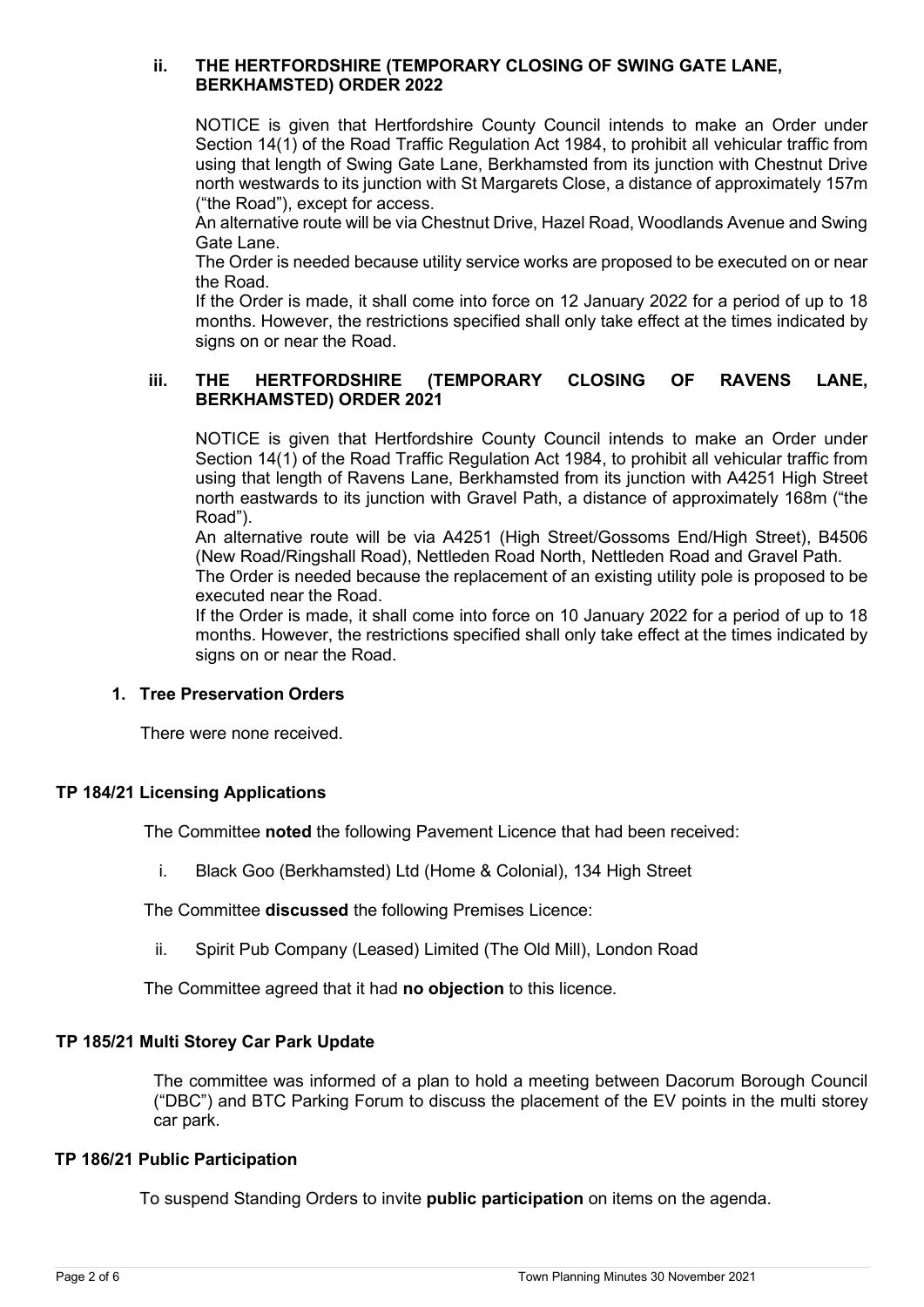**TP 187/21 To consider, for Resolution, forms and drawings for applications relating to the Town of Berkhamsted received from Dacorum Borough Council.** 

| 21/03765/FUL | <b>AMENDED /ADDITIONAL INFORMATION</b>                                                |
|--------------|---------------------------------------------------------------------------------------|
|              | New Dwelling                                                                          |
|              | 21A Hall Park (CL)                                                                    |
|              | <b>Concern</b>                                                                        |
|              | Given the size of the proposed new dwelling, the Committee had a concern about        |
|              | the lack of useable car parking spaces.                                               |
|              |                                                                                       |
| 21/03835/FHA | <b>AMENDED /ADDITIONAL INFORMATION</b>                                                |
|              | Single storey rear extension<br>6 The Pines North Road                                |
|              |                                                                                       |
|              | No objection                                                                          |
| 21/03843/FHA | <b>AMENDED /ADDITIONAL INFORMATION</b>                                                |
|              | Construction of single storey Oak Framed Car Port                                     |
|              | Meadow Way Cross Oak Road (JM)                                                        |
|              | <b>Objection</b>                                                                      |
|              | The Committee's view of the proposed development had not changed from its             |
|              | objection on 25th October 2021 on the grounds of scale, mass and bulk. The            |
|              | Committee additionally objected to the loss of a tree.                                |
|              |                                                                                       |
|              | CS11, CS12                                                                            |
| 21/04203/FHA | <b>AMENDED /ADDITIONAL INFORMATION</b>                                                |
|              | Two storey rear extension. First floor front extension                                |
|              | 8 Cedar Road (JM)                                                                     |
|              |                                                                                       |
|              | No objection                                                                          |
| 21/03906/FHA | Installation of air source heat pump in garden within one metre of boundary.          |
|              | 19 Westfield Road (EP)                                                                |
|              |                                                                                       |
|              | <b>Defer decision</b>                                                                 |
|              | In the absence of sound level data for this installation, the Committee was unable to |
|              | comment on this application. The Committee requests that the DBC Planning Officer     |
|              | asks the applicant to provide adequate sound level data.                              |
|              |                                                                                       |
| 21/04092/FHA | Installation of two Velux windows in the front elevation roof.                        |
|              | 105 Cross Oak Road (IBD)                                                              |
|              | No objection, on the condition that the proposed new windows are of a style in        |
|              | keeping with the Conservation Area.                                                   |
|              |                                                                                       |
| 21/04295/FHA | Rear single storey extension and dormer                                               |
|              | 142 George Street (TG)                                                                |
|              | No objection                                                                          |
|              |                                                                                       |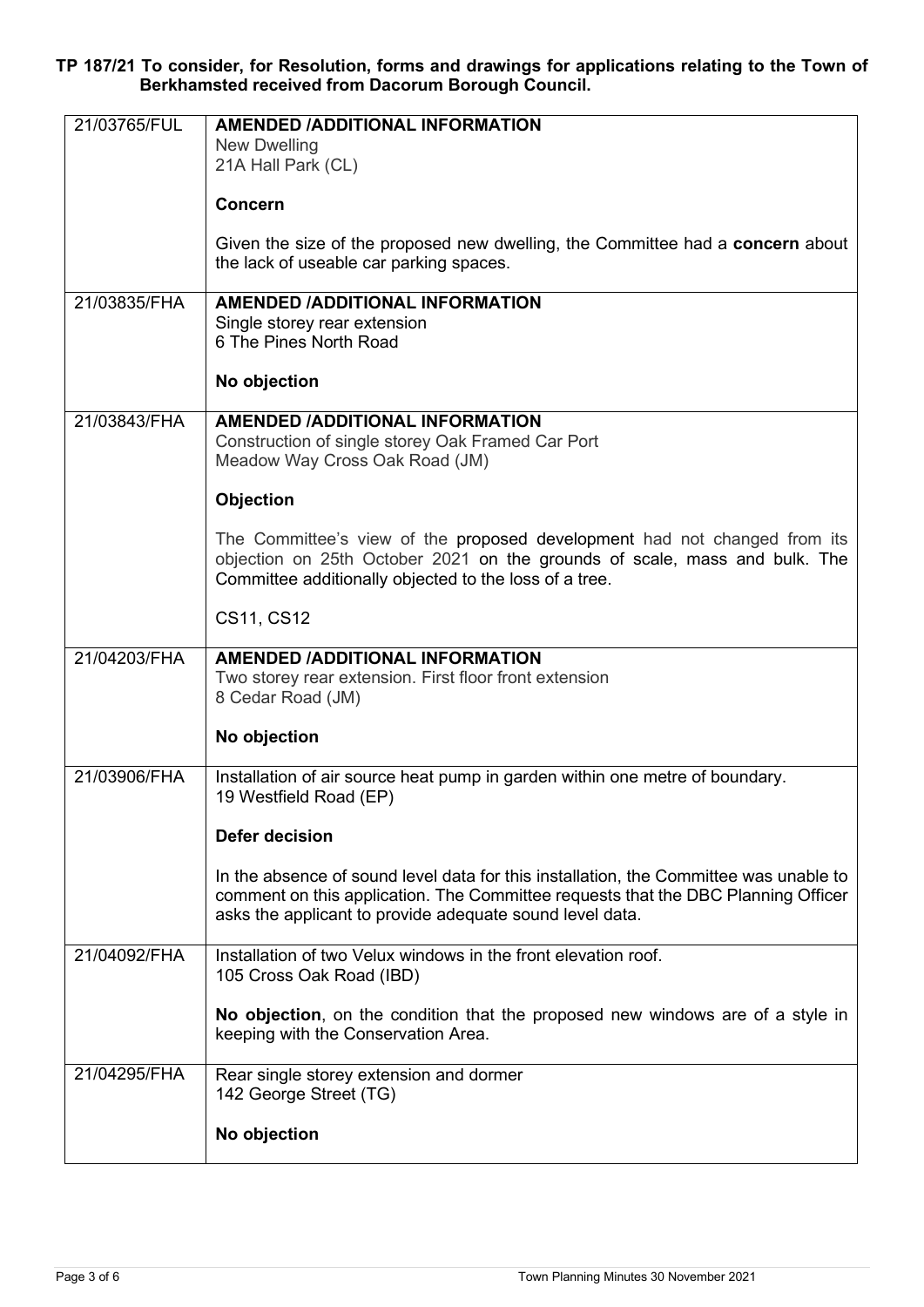| 21/04300/FHA | Hip to Gable roof extension and rear dormer to existing house<br>10 Dellfield Avenue (TG)                                                                                                                                                                                                                                               |
|--------------|-----------------------------------------------------------------------------------------------------------------------------------------------------------------------------------------------------------------------------------------------------------------------------------------------------------------------------------------|
|              | <b>Concern</b>                                                                                                                                                                                                                                                                                                                          |
|              | The Committee noted that the additional room in the loft created by the proposed<br>extension would turn the property into a 5 bedroom dwelling, which gives rise to a<br>concern about the lack of useable car parking spaces for a dwelling of this size,<br>particularly given lack of street parking available on Dellfield Avenue. |
| 21/04307/FHA | First floor side extension<br>22 Castle Hill Avenue (EP)                                                                                                                                                                                                                                                                                |
|              | No objection                                                                                                                                                                                                                                                                                                                            |
| 21/04320/FHA | Single storey front extension<br>35 Castle Street (TG)                                                                                                                                                                                                                                                                                  |
|              | No objection                                                                                                                                                                                                                                                                                                                            |
| 21/04353/FHA | Proposed two storey front extension, removal of existing hipped roof and new gabled<br>roof formed with front facing rooflights, rear facing dormer and gable.<br>12 West Road (JM)                                                                                                                                                     |
|              | Objection                                                                                                                                                                                                                                                                                                                               |
|              | The Committee objected to the proposed roof dormer which would sit above the<br>ridge to accommodate the internal height, contrary to Core Strategy policy.                                                                                                                                                                             |
|              | CS 12 and SLP App 7 [vi] Dormer Windows                                                                                                                                                                                                                                                                                                 |
| 21/04358/FHA | Single storey rear extension and garage conversion.<br>4 Oakwood (IBD)                                                                                                                                                                                                                                                                  |
|              | No objection                                                                                                                                                                                                                                                                                                                            |
| 21/04362/FHA | Alterations and construction of single storey rear extension<br>Merrifield House Meadway (IBD)                                                                                                                                                                                                                                          |
|              | No objection                                                                                                                                                                                                                                                                                                                            |
| 21/04369/FHA | Construction of new roof to provide two storey elements to rear and north wing, new<br>windows and entrance to front elevation, enlarged windows to rear, provision of study<br>rooms at lower ground floor occupying existing undercroft.<br>42 Castle Hill (NV)                                                                       |
|              | No objection                                                                                                                                                                                                                                                                                                                            |
| 21/04388/FHA | Single storey rear extension.<br>7 Murray Road (IBD)                                                                                                                                                                                                                                                                                    |
|              | No objection                                                                                                                                                                                                                                                                                                                            |
| 21/04402/FHA | Internal and external repairs, alterations and refurbishment to the Grade II listed<br>property.                                                                                                                                                                                                                                        |
|              | Lock Cottage Ravens Lane (HE)                                                                                                                                                                                                                                                                                                           |
|              | No objection, subject to the views of the DBC Conservation & Design team.                                                                                                                                                                                                                                                               |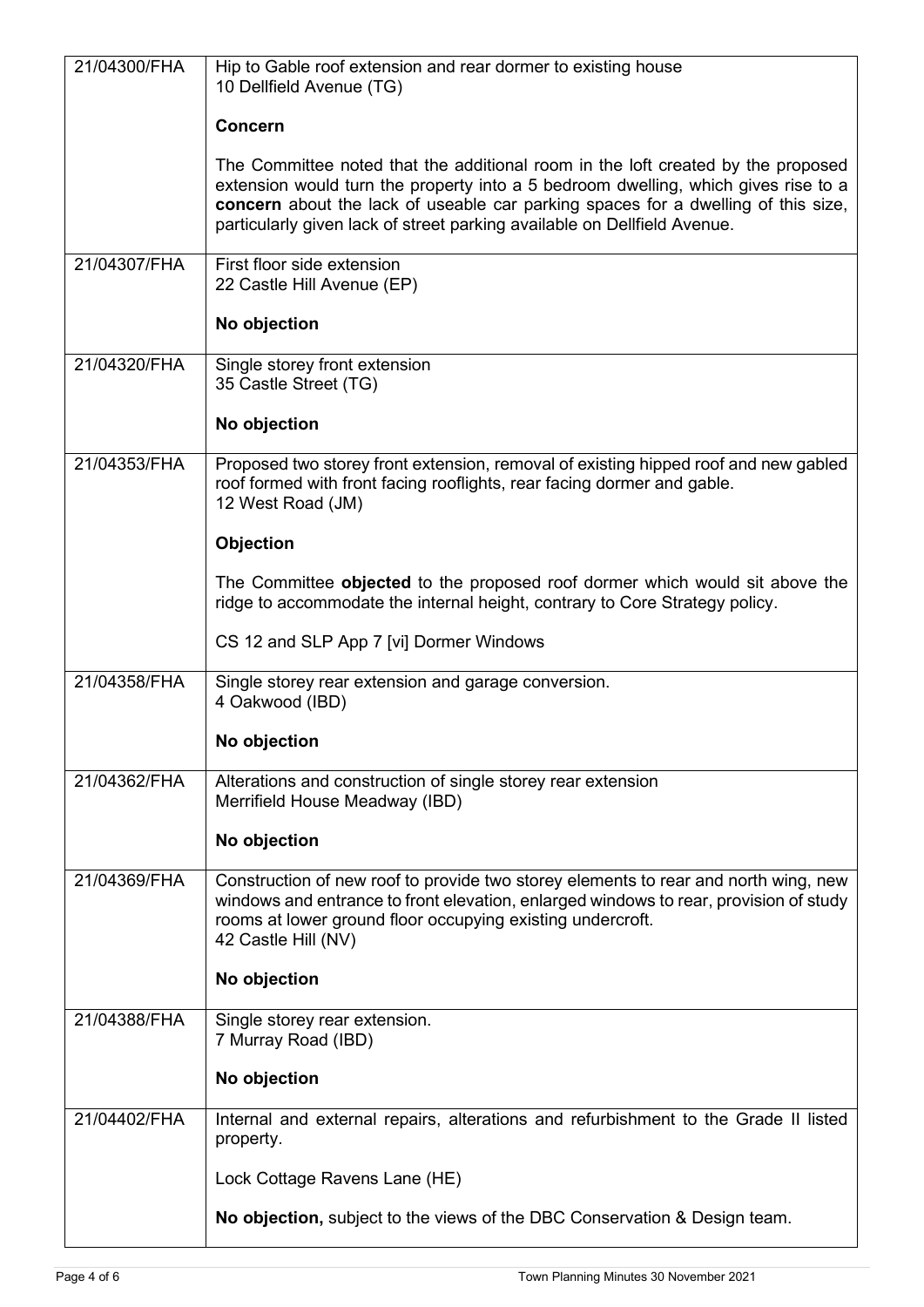| 21/04403/LBC | Internal and external repairs, alterations and refurbishment to the Grade II listed<br>property.                                                                                                                                                                                                                                                                              |
|--------------|-------------------------------------------------------------------------------------------------------------------------------------------------------------------------------------------------------------------------------------------------------------------------------------------------------------------------------------------------------------------------------|
|              | Lock Cottage Ravens Lane (HE)                                                                                                                                                                                                                                                                                                                                                 |
|              | No objection, subject to the views of the DBC Conservation & Design team.                                                                                                                                                                                                                                                                                                     |
| 21/04273/LDP | Hip-to-gable roof enlargement and rear dormer.<br>29 Meadow Road (IBD)                                                                                                                                                                                                                                                                                                        |
|              | No objection                                                                                                                                                                                                                                                                                                                                                                  |
| 21/04289/LDP | Loft conversion with rear dormer window and rooflights. Existing rear deck raised by<br>150mm. Replace glazed roof, doors and window to existing ground floor extension.<br>Internal alterations.<br>16 Shrublands Road (TG)                                                                                                                                                  |
|              | The Committee noted that this application had been withdrawn on 26 <sup>th</sup> November<br>2021.                                                                                                                                                                                                                                                                            |
| 21/04290/LDP | Proposed rear single storey extension<br>7 Coram Close (TG)                                                                                                                                                                                                                                                                                                                   |
|              | No objection                                                                                                                                                                                                                                                                                                                                                                  |
| 21/04322/ROC | Variation of condition 2 (approved plans) attached to planning permission<br>21/01947/FUL - Construction of 1 no dwelling with basement annex following<br>demolition of existing detached double garage (amended scheme).<br>Land SW Rosewood Shootersway Lane (CL)                                                                                                          |
|              | No objection                                                                                                                                                                                                                                                                                                                                                                  |
| 21/04442/TPO | Work to Oak tree<br>6 Shootersway Park (IBD)                                                                                                                                                                                                                                                                                                                                  |
|              | No objection, on the condition that the removed tree is replaced with another tree of<br>a suitable native species.                                                                                                                                                                                                                                                           |
| 21/04417/FHA | Demolition of existing part two storey, part single storey rear wing, and replacement<br>with a part two storey, part single storey side and rear extension. Replacement of the<br>existing single glazed timber sash windows to front with double glazed timber sash<br>windows to match. Replacement of the existing roof with materials to match.<br>26 Kitsbury Road (NV) |
|              | No objection                                                                                                                                                                                                                                                                                                                                                                  |

## **TP 188/21 Planning Appeals**

None had been received.

# **TP 189/21 Planning Appeal Decisions**

None had been received.

# **TP 190/21 Planning decision**s

There was a short discussion regarding the schedule of planning decisions made between 8<sup>th</sup> November 2021 and 21st November 2021 which had been circulated with the agenda.